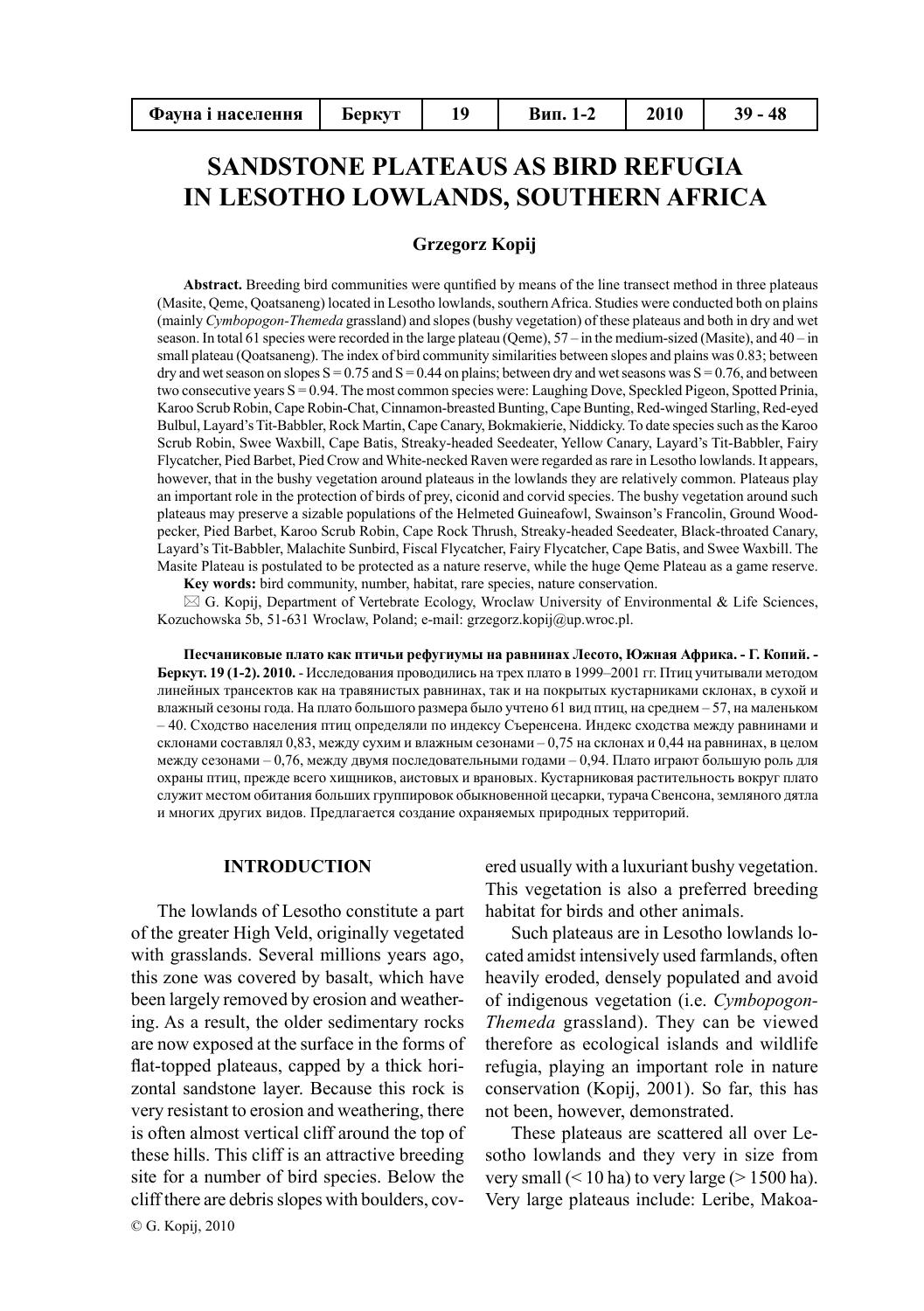rane, Berea, Qeme, Thabana Morena, 10 are medium-sized (200–1500 ha) and the remaining dozen or so are small (< 200 ha). Most of these plateaus range in altitude between 1900 and 2100 m a.s.l. So far, no quantitative studies have been conducted on any components of the wildlife of any of these plateaus. In this study, bird assemblages in three of them (large, medium-sized and small) have been quantified.

#### **STUDY AREA**

For the purpose of this study three out of about 30 plateaus were selected: Masite, Qeme, and Qoatsaneng. All are located in the south-western part of Maseru district, western Lesotho. The potential vegetation around these plateaus comprises the *Cymbopogon-Themeda* Grassveld (Acocks 1988; Low, Rebelo 1996), being, at present, almost entirely converted into cultivated fields.

## **The Masite Plateau**

It is located at  $29^{\circ}$  36<sup>'</sup> S and  $27^{\circ}$  27<sup>'</sup> E, with a surface area of c. 1000 ha. Slops arise at 1800 m, rising to 2081 m, while the plateau is between 2000 m and 2081 m a.s.l.

About  $\frac{1}{4}$  of the plateau is covered with rocks, the remaining is mainly *Leucosidea serice* bush and karroid vegetation, and smaller parts are occupied by natural *Cymbopogon-Themeda* grassland. There are also two small pans and five small streams joining Sehutlong River. The plateau is used as pasture and so called initiation school (September – February).

Slopes are covered with bushy natural vegetation dominated by species such as the Nana Berry (*Rhus dentate*), Broom Karee (*R. erosa*), Common Taaibos (*R. pyroides*), Blue Guarri (*Euclea crispa*), Cape Myrtle (*Myrsine africana*), and Dogwood (*Rhamnus prinoides*). Over 17 other less common species were identified in this bush (Talukdar, 1995). There is also an eucalypt woodlot, c. 30 ha, on the western slope.

Besides birds the following other vertebrate species have been recorded in this area: Rock Dassie (*Procavia capensis*), Burchell's Sand Lizard (*Pedioplanis burchelli*), Southern Rock Agama (*Agama atra*).

### **The Qeme Plateau**

It is located between  $29^{\circ}25' - 29^{\circ}31'$  S and  $27^{\circ}22' = 27^{\circ}31'$  E. Its surface area is c. 2000 ha. It arises from the flat terrain at 1800 m a.s.l. and its highest point is at 2027 m a.s.l. The area includes: 1) slopes, normally with base at 1550 m to 1650 m rising to 1850 m; used for grazing by sheep and goats, woodlots and villages along some streams; 2) summit plateau at c. 1850 to 2027 m, used for grazing by cattle, horses, sheep and goats, and for so called initiation schools (September – February). The Qeme Plateau is composed of massive sandstone of the Clarens Formation of the Aeolian origin, while the lower slopes are sedimentary rocks of the Elliot Formation.

Slopes are covered with bushy vegetation dominated by species such as the Nana Berry, Broom Karee, Common Taaibos, Blue Guarri, Cape Myrtle, and Dogwood. Over 17 other less common species were identified in this bush (Talukdar, 1995). There is a vast grassy plain (*Cymbopogon-Themeda* Grassveld) on the top of this pateau.

Besides birds the following other vertebrate species have been recorded: Grey Slender Mongoose (*Galerella sanguinea*), Rock Dassie, Burchell's Sand Lizard, Southern Rock Agama, Thread Snake (*Leptotyphlops* sp.).

#### **The Qoatsaneng Plateau**

It is centrally situated in Maseru (29º19´ S; 27º29´ E), surrounded by built-up area. In the northern part a complex of buildings was erected in 1978, known today as Lesotho Sun Hotel.

The plateau (c. 70 ha) is an undulating Clarens formation, consisting of unconsolidated cover of sandstone below the cave sandstone. Deep and mainly loamy and sandstone residium covers the plateau depressions, while the hill top has stony soil on bare rock surfaces. The edges of the plateau consist of sandstone scarps. Adjacent slopes below the sandstone scarps contain rocks from the refreating scarps.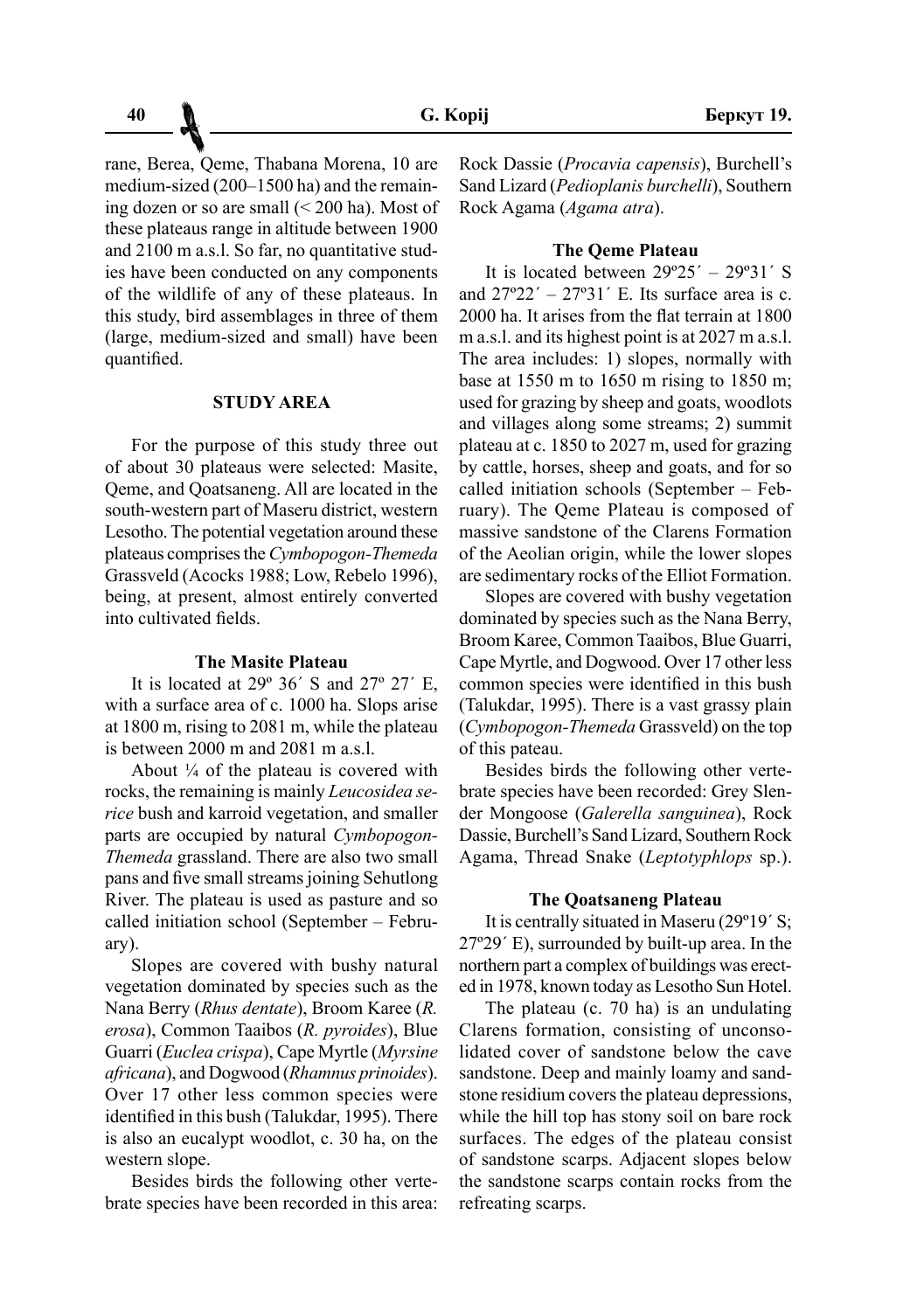Before 1904, the Qoatsaneng was treeless, but soon after, a mixed indigenous and exotic (mainly gums *Eucalyptus* spp., Blue Wattle (*Acacia dealbata*) and pines *Pinus* sp.) vegetation around the hotel begun to develop. Today it forms a thick woodlot (Ambrose, 1993). The central part of the plateau is composed of two bare hills with TV towers, while the peripheral parts (slopes) are covered with indigenous shrubby vegetation, with the following main species: *Rhus burchellii, R. lancea, R. dentate, R. divericata, R. erosa, Euclea crispa, Grewia occidentalis, Olea europea, Celtis africana, Heteromorpha trifolium*. The most southern part constitutes overgrazed grassland with *Themeda triandra, Aristida difussa, Eragrostis curvula, E. capensis, Cymbopogon plurinodis*  and *Hyparhenia hirtea*. There is a lack of rivers, streams or water-bodies in the area.

No larger mammals, fish and amphibians were recorded in the Qoatsaneng Plateau, but there are a number of reptile species, such as Burchell's Sand Lizard, Cape Skink (*Mabuya capensis*)*,* Southern Rock Agama and a gecko. Part of the area is used as pasture for cattle and sheep.

### **METHODS**

The line transect method in American version (Bibby et al., 1992) has been employed to assess the species composition and dominance structure in bird assemblages. In the Masite Plateau, studies were conducted in two major vegetation types, viz. bushes on the slopes and grass mixed with patches of bushes and karroid vegetation on the top. In the Qeme and Qoatsaneng Plateaus studies were conducted on the slopes only.

In the Masite Plateau, the studies were conducted on the following days:

11.05.2000 (slope: 1045–1455; top: 1455–  $16^{45}$ ) – dry season;

30.09.1999 (slope: 945–1400, top: 1400–1715) – wet season;

14.10.2000 (slope: 1010–1330; top: 1330–  $17^{15}$  – wet season.

In the Qeme Plateau, during the 1999/2000

wet season, counts were conducted on the following days:

28.09.1999, from 8<sup>45</sup> to 12<sup>00</sup>;

2.10.1999, from  $8^{30}$  to  $11^{10}$ :

2.10.1999, from  $11^{10}$  to  $16^{00}$ ;

6.11.1999, from  $7^{00}$  to  $11^{30}$ .

During the consecutive 2000/2001 wet season, counts on the same were conducted as follow:

26.09.2000, from  $10^{00}$  to  $14^{00}$ ;

3.10.2000, from 9<sup>30</sup> to 12<sup>00</sup>;

3.10.2000, from  $12^{00}$  to  $16^{30}$ ;

4.11.2000, from 9<sup>00</sup> to 13<sup>00</sup>.

In the Qoatsaneng Plateau, counts were conducted on the following days of the wet season:

30.11.2000, from 9<sup>00</sup> to 11<sup>40</sup>; 14.12.2000, from 740 to 1030; 29.01.2001, from 700 to 900; 12.02.2001, from  $7^{00}$  to  $9^{00}$ .

The maximum number of breeding pairs of given species recorded in one of the 3–4 surveys conducted was assumed as representing the actual number of breeding pairs on this transect (cf. Bibby et al., 1992). The average walking speed on the slopes was about 1 km per 0.5 hour.

Only resident species were counted. A pair of a resident species was a census unit. Records of single birds or families were interpreted as one pair.

The index of bird community similarity was calculated using the Sorensen's Quotient of Similarity:

$$
S = 2z/[x+y],
$$

where  $z$  – the number of species common for the two habitats compared,  $x$  – the number of species in the habitat x,  $y$  – the number of species in the habitat y). The 'S' value changes from 0 (complete lack of similarity) to 1 (identical habitats).

The systematics, and English and scientific nomenclature of birds follow that of Hockey et al. (2005). Eudominant species is defined here as being represented by at least 10% of the total number of all breeding pairs recorded, dominant: 5–9.9%, and subdominant 2–4.9%.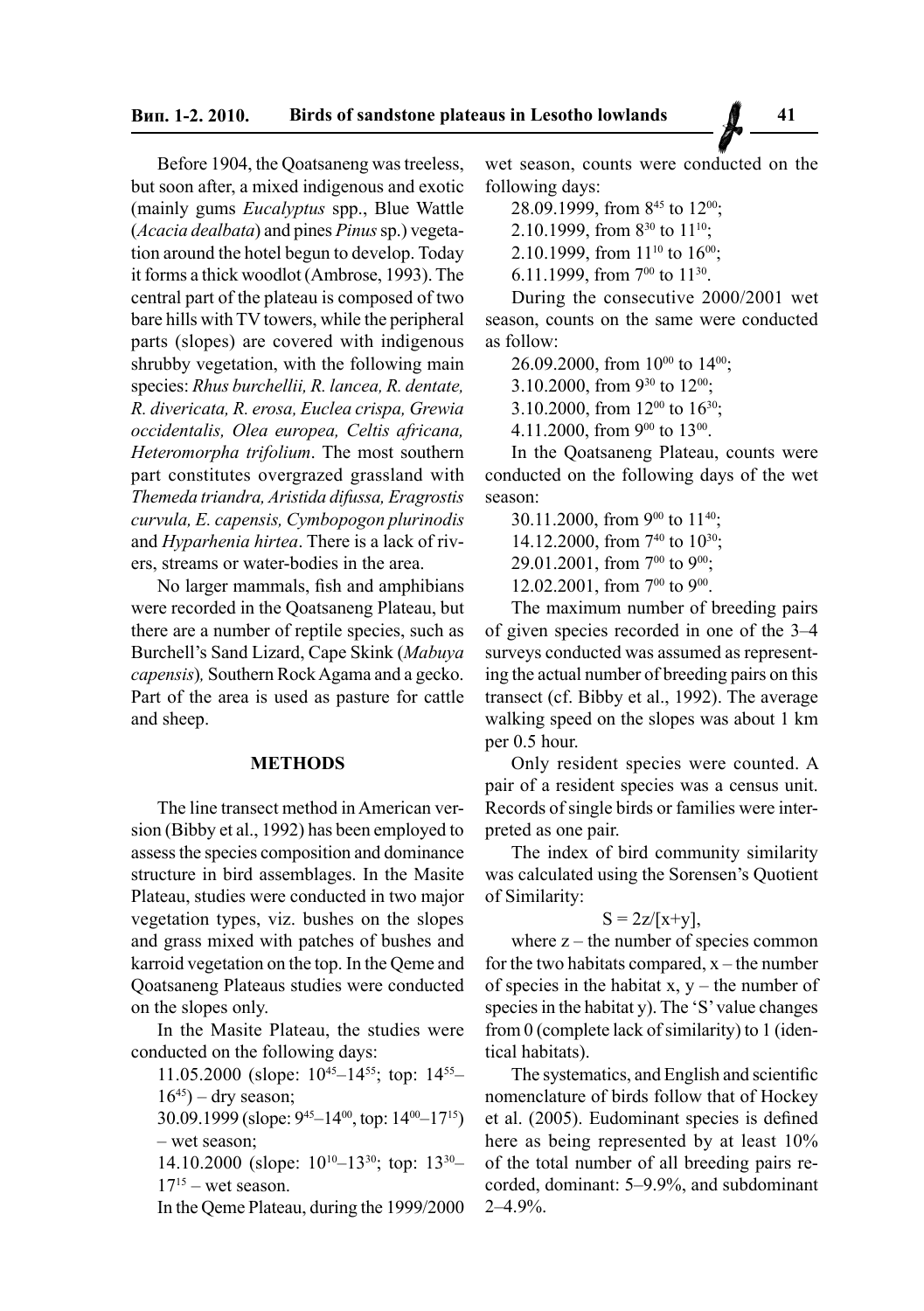**42 G. Kopij Беркут 19.**

Table 1

Bird assemblages on slopes and plain of the Masite Plateau during the dry and wet season Население птиц на склонах и равнине плато Масите в сухой и влажный сезоны

|                           | Dry season       |                  |                         | Wet season        |                         |                  |                           |                   |
|---------------------------|------------------|------------------|-------------------------|-------------------|-------------------------|------------------|---------------------------|-------------------|
| Species                   |                  | Slopes           | Plain                   |                   | Slopes                  |                  | Plain                     |                   |
|                           | P                | D                | $\mathbf{P}$            | D                 | P                       | D                | P                         | D                 |
|                           | $\overline{2}$   | $\overline{3}$   | $\overline{4}$          | $\overline{5}$    | 6                       | $\overline{7}$   | $\overline{8}$            | 9                 |
| Prinia hypoxantha         | 12               | $\overline{3.8}$ | $\mathbf{1}$            | $\overline{2.3}$  | 36                      | 15.1             | 16                        | 10.7              |
| Columba guinea            | $\overline{35}$  | 11.0             | $\overline{0}$          | 0.0               | 14                      | 5.9              | 5                         | 3.3               |
| Erythropygia coryphaeus   | 17               | $\overline{5.3}$ | $\overline{8}$          | 18.2              | $\overline{20}$         | 8.4              | $\overline{15}$           | $\overline{10.0}$ |
| Streptopelia senegalensis | $\overline{41}$  | 12.9             | $\overline{2}$          | $\overline{4.5}$  | 4                       | $\overline{1.7}$ | $\overline{c}$            | $\overline{1.3}$  |
| Emberiza capensis         | $\overline{9}$   | 2.8              | 8                       | 18.2              | 20                      | 8.4              | $\overline{10}$           | 6.7               |
| Pycnonotus nigricans      | 24               | 7.5              | $\mathbf{0}$            | 0.0               | 18                      | 7.5              | 1                         | 0.7               |
| Onychognathus morio       | $\overline{32}$  | 10.0             | $\overline{\mathbf{3}}$ | 6.8               | 2                       | 0.8              | $\overline{2}$            | 1.3               |
| Emberiza tahapisi         | $\overline{27}$  | 8.5              | $\overline{\mathbf{3}}$ | 6.8               | $\overline{1}$          | 0.4              | $\overline{0}$            | $\overline{0.0}$  |
| Zosterops pallidus        | 13               | 4.1              | $\boldsymbol{0}$        | 0.0               | 11                      | 4.6              | 5                         | 3.3               |
| Cossypha caffra           | 9                | 2.8              | $\boldsymbol{0}$        | 0.0               | 14                      | $\overline{5.9}$ | $\overline{5}$            | 3.3               |
| Parisoma layardi          | $\overline{19}$  | 6.0              | $\overline{0}$          | $\overline{0.0}$  | $\overline{5}$          | $\overline{2.1}$ | $\overline{\overline{3}}$ | $\overline{2.0}$  |
| Serinus canicollis        | $\overline{17}$  | $\overline{5.3}$ | 0                       | 0.0               | $\overline{5}$          | $\overline{2.1}$ | $\overline{4}$            | $\overline{2.7}$  |
| Telophorus zeylonus       | 6                | 1.9              | $\overline{c}$          | 4.5               | $\overline{13}$         | $\overline{5.4}$ | $\overline{5}$            | 3.3               |
| Hirundo fuligula          | 17               | $\overline{5.3}$ | $\boldsymbol{0}$        | 0.0               | $\overline{4}$          | 1.7              | $\overline{4}$            | 2.7               |
| Anthus crenatus           | $\overline{4}$   | $\overline{1.3}$ | $\mathbf{1}$            | $\overline{2.3}$  | $\overline{8}$          | 3.3              | $\overline{\bf 8}$        | 5.3               |
| Cisticola subruficapilla  | $\overline{3}$   | $\overline{0.9}$ | $\overline{0}$          | $\overline{0.0}$  | $\overline{15}$         | $\overline{6.3}$ | 1                         | $\overline{0.7}$  |
| Nectarinia famosa         | 3                | 0.9              | $\boldsymbol{0}$        | $\overline{0.0}$  | 11                      | 4.6              | 3                         | 2.0               |
| Estrilda astrild          | $\overline{0}$   | 0.0              | $\boldsymbol{0}$        | 0.0               | $\overline{2}$          | 0.8              | $\overline{12}$           | 8.0               |
| Ortygospiza atricollis    | $\overline{0}$   | 0.0              | $\overline{10}$         | $\overline{22.7}$ | $\overline{0}$          | 0.0              | $\boldsymbol{0}$          | 0.0               |
| Cisticola lais            | $\theta$         | 0.0              | $\boldsymbol{0}$        | 0.0               | $\overline{5}$          | $\overline{2.1}$ | $\overline{5}$            | 3.3               |
| Francolinus africanus     | $\mathbf{0}$     | 0.0              | $\mathbf{1}$            | $\overline{2.3}$  | $\boldsymbol{0}$        | 0.0              | $\overline{9}$            | 6.0               |
| Serinus albogularis       | $\overline{2}$   | 0.6              | $\mathbf{1}$            | $\overline{2.3}$  | $\overline{5}$          | 2.1              | $\overline{2}$            | 1.3               |
| Hirundo cucullata         | 1                | 0.3              | $\boldsymbol{0}$        | 0.0               | $\overline{2}$          | 0.8              | 5                         | $\overline{3.3}$  |
| Geocolaptes olivaceus     | $\overline{2}$   | 0.6              | $\boldsymbol{0}$        | 0.0               | $\overline{4}$          | 1.7              | $\overline{2}$            | $\overline{1.3}$  |
| Tracholaema leucomelas    | $\overline{7}$   | $\overline{2.2}$ | $\overline{0}$          | 0.0               | $\boldsymbol{0}$        | 0.0              | $\boldsymbol{0}$          | 0.0               |
| Oenanthe monticola        | $\mathbf{0}$     | 0.0              | $\mathbf{1}$            | 2.3               | $\overline{2}$          | 0.8              | $\overline{4}$            | 2.7               |
| Numida meleagris          | 1                | $\overline{0.3}$ | $\overline{0}$          | 0.0               | $\overline{0}$          | 0.0              | $\overline{5}$            | 3.3               |
| Colius striatus           | $\overline{4}$   | $\overline{1.3}$ | $\boldsymbol{0}$        | 0.0               | $\overline{2}$          | 0.8              | $\boldsymbol{0}$          | 0.0               |
| Francolinus swainsonii    | $\mathbf{0}$     | 0.0              | $\boldsymbol{0}$        | 0.0               | 1                       | 0.4              | $\overline{\mathbf{3}}$   | 2.0               |
| Falco tinnunculus         | $\theta$         | 0.0              | $\overline{0}$          | 0.0               | $\overline{\mathbf{3}}$ | 1.3              | $\mathbf 1$               | 0.7               |
| Stenostira scita          | $\overline{2}$   | 0.6              | 0                       | 0.0               | $\overline{2}$          | 0.8              | $\boldsymbol{0}$          | 0.0               |
| Streptopelia capicola     | $\overline{2}$   | 0.6              | $\boldsymbol{0}$        | 0.0               | $\overline{0}$          | 0.0              | 1                         | 0.7               |
| Sigelus silens            | $\overline{2}$   | 0.6              | $\boldsymbol{0}$        | 0.0               | $\boldsymbol{0}$        | 0.0              | 1                         | $\overline{0.7}$  |
| Sphenoeacus afer          | $\mathbf{0}$     | 0.0              | $\mathbf{0}$            | 0.0               | 3                       | 1.3              | $\mathbf{0}$              | 0.0               |
| Falco biarmicus           | $\mathbf{1}$     | 0.3              | $\boldsymbol{0}$        | 0.0               | 1                       | 0.4              | 1                         | 0.7               |
| Corvus albus              | $\overline{2}$   | 0.6              | $\boldsymbol{0}$        | 0.0               | 1                       | 0.4              | $\boldsymbol{0}$          | 0.0               |
| Cercomela familiaris      | 1                | $\overline{0.3}$ | $\boldsymbol{0}$        | 0.0               | $\overline{0}$          | 0.0              | $\mathbf 1$               | $\overline{0.7}$  |
| Macronyx capensis         | $\boldsymbol{0}$ | 0.0              | $\mathbf{1}$            | $\overline{2.3}$  | $\theta$                | 0.0              | $\mathbf 1$               | 0.7               |
| Apus barbatus             | 1                | 0.3              | $\boldsymbol{0}$        | 0.0               | 1                       | 0.4              | $\boldsymbol{0}$          | 0.0               |
| Estrilda melanotis        | 1                | $\overline{0.3}$ | $\boldsymbol{0}$        | 0.0               | 1                       | 0.4              | $\boldsymbol{0}$          | 0.0               |
| Anthus cinnamomeus        | $\mathbf{0}$     | 0.0              | 1                       | $\overline{2.3}$  | $\boldsymbol{0}$        | 0.0              | $\boldsymbol{0}$          | 0.0               |
| Charadrius tricollaris    | $\theta$         | 0.0              | 1                       | $\overline{2.3}$  | $\theta$                | 0.0              | $\theta$                  | 0.0               |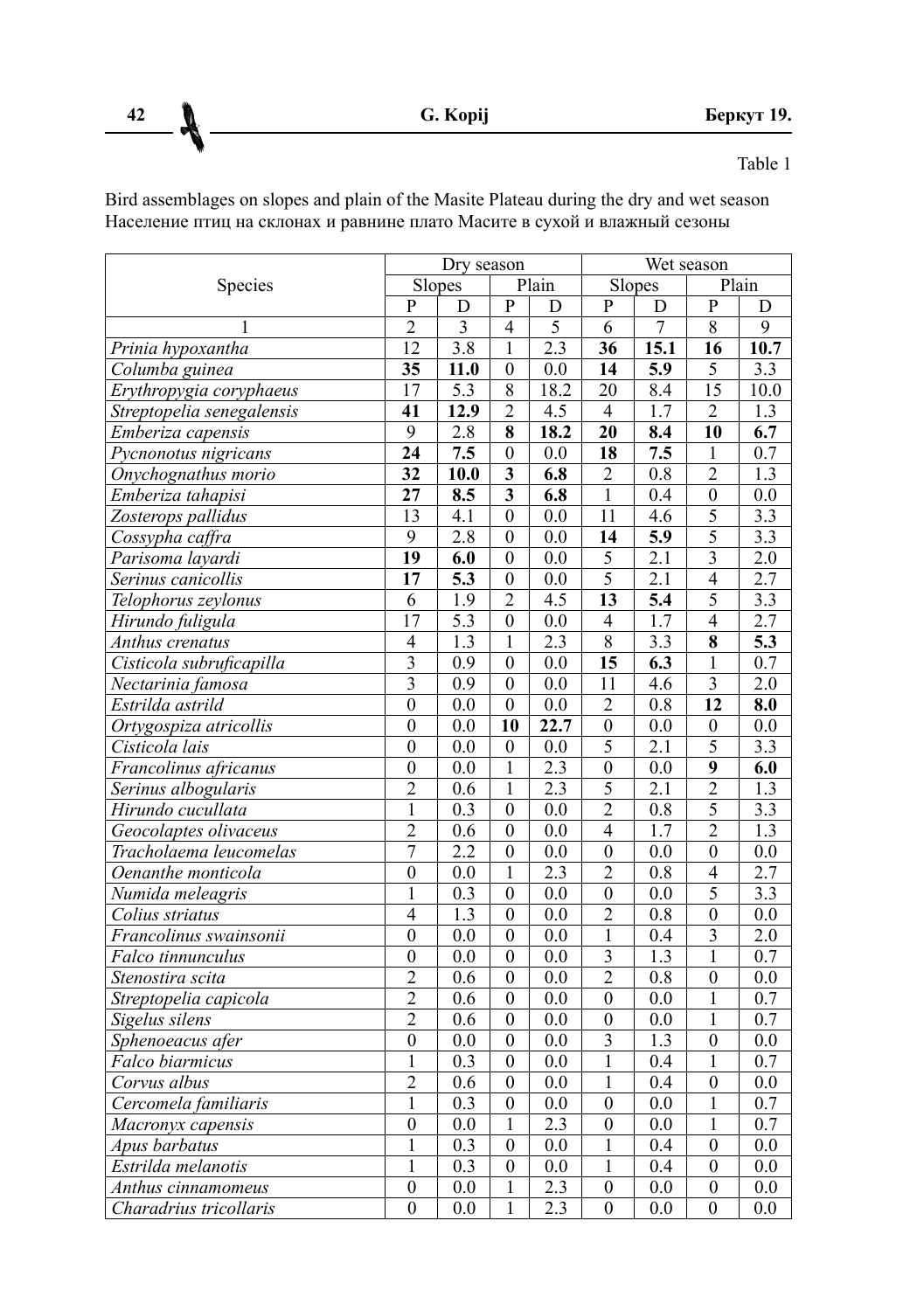**Вип. 1-2. 2010. Birds of sandstone plateaus in Lesotho lowlands 43**

End of the Table 1

| Окончание таблицы |  |  |
|-------------------|--|--|
|-------------------|--|--|

|                          | $\overline{2}$ | 3   | 4        | 5   | 6        | 7   | 8        | 9   |
|--------------------------|----------------|-----|----------|-----|----------|-----|----------|-----|
| Malcorus pectoralis      | $\theta$       | 0.0 | $\theta$ | 0.0 | $\theta$ | 0.0 |          | 0.7 |
| Monticola rupestris      | $\overline{0}$ | 0.0 | $\theta$ | 0.0 | $\theta$ | 0.0 |          | 0.7 |
| Polyboroides typus       | $\overline{0}$ | 0.0 | $\theta$ | 0.0 | $\theta$ | 0.0 |          | 0.7 |
| Ciconia nigra            | $\overline{0}$ | 0.0 | $\theta$ | 0.0 | $\theta$ | 0.0 |          | 0.7 |
| <b>Buteo rufofuscus</b>  | $\theta$       | 0.0 | $\Omega$ | 0.0 | $\theta$ | 0.0 |          | 0.7 |
| Serinus atrogularis      | $\theta$       | 0.0 | $\theta$ | 0.0 | $\theta$ | 0.0 |          | 0.7 |
| Ploceus capensis         | $\theta$       | 0.0 | $\theta$ | 0.0 | $\theta$ | 0.0 | 1        | 0.7 |
| Sturnus vulgaris         | $\theta$       | 0.0 | $\theta$ | 0.0 | $\theta$ | 0.0 | 1        | 0.7 |
| Corvus albicollis        | $\theta$       | 0.0 | $\theta$ | 0.0 | 1        | 0.4 | $\theta$ | 0.0 |
| Urocolius indicus        | 1              | 0.3 | $\theta$ | 0.0 | $\theta$ | 0.0 | $\theta$ | 0.0 |
| Mirafra curvirostris     | 1              | 0.3 | $\theta$ | 0.0 | $\theta$ | 0.0 | $\theta$ | 0.0 |
| Passer domesticus        | $\theta$       | 0.0 | $\theta$ | 0.0 | 1        | 0.4 | $\theta$ | 0.0 |
| Corvus capensis          | $\theta$       | 0.0 | $\Omega$ | 0.0 | 1        | 0.4 | $\Omega$ | 0.0 |
| <b>Number of pairs</b>   | 319            |     | 44       |     | 239      |     | 150      |     |
| <b>Number of species</b> | 33             |     | 16       |     | 35       |     | 40       |     |

**Note.** In Tables 1–3: P – number of resident pairs, D – dominance (%). The dominant species are indicated with bold case.

### **RESULTS**

#### **Masite Plateau**

A total of 56 breeding resident bird species were recorded in the Masite Plateau, including 44 on slopes and 45 on the plain (Table 1). Only on the plain 10 species were recorded (Quail Finch (*Ortygospiza atricollis*), Karoo Scrub Robin (*Erythropygia coryphaeus*), Cape Longcalw (*Macronyx capensis*), African Pipit (*Anthus cinnamomeus*), Tree-banded Plover (*Charadrius tricollaris*), Rufous-eared Prinia (*Malcorus pectoralis*), Cape Rock Thrush (*Monticola rupestris*), Black-throated Canary (*Serinus atrigularis*), Cape Weaver (*Ploceus capensis*), Common Starling (*Sturnus vulgaris*)), while only on slopes seven species (Speckled Mousebird (*Colius striatus*), Redfaced Mousebird (*Urocolius indicus*), Fairy Flycatcher (*Stenostira scita*), Grassbird (*Sphenoaecus afer*), Long-billed Lark (*Mirafra curvirostris*), Swee Waxbill (*Estrilda melanotis*), House Sparrow (*Passer domesticus*)). Although the Black Crow (*Corvus capensis*), Pied Crow (*C. albus*), White-necked Raven (*C. albicollis*), Black Swift (*Apus barbatus*),

Gymnogene (*Polyboroides typus*), Jackal Buzzard (*Buteo rufofuscus*) and Black Stork (*Ciconia nigra*) were recorded on slopes, they were associated with the sandstone cliffs as nesting habitat. Therefore, the index of bird community similarity between slopes and plain was  $S = 0.83$ .

In wet season, dominant species (> 5% of all pairs recorded) on slopes included the Spotted Prinia (*Prinia hypoxantha*), Karoo Scrub Robin, Cape Bunting (*Emberiza capensis*), Red-eyed Bulbul (*Pycnonotus nigricans*), Bokmakierie (*Telophorus zeylonus*), Cape Robin-Chat (*Cossypha caffra*) and Niddicky (*Cisticolla fulvicapilla*). In the dry season, the following ones were dominant: Laughing Dove (*Streptopelia senegalensis*), Speckled Pigeon (*Columba guinea*), Red-winged Starling (*Onychognathus morio*), Red-eyed Bulbul, Cinnamon-breasted Bunting (*Emberiza tahapisi*), Layard's Tit-Babbler (*Parisoma layardi*), Rock Martin (*Hirundo fuligula*) and Cape Canary (*Serinus canicollis*) (Table 1). The index of bird community similarity on slopes between the dry and wet season was  $S = 0.75$ , while that on plain was  $S = 0.44$ . This index be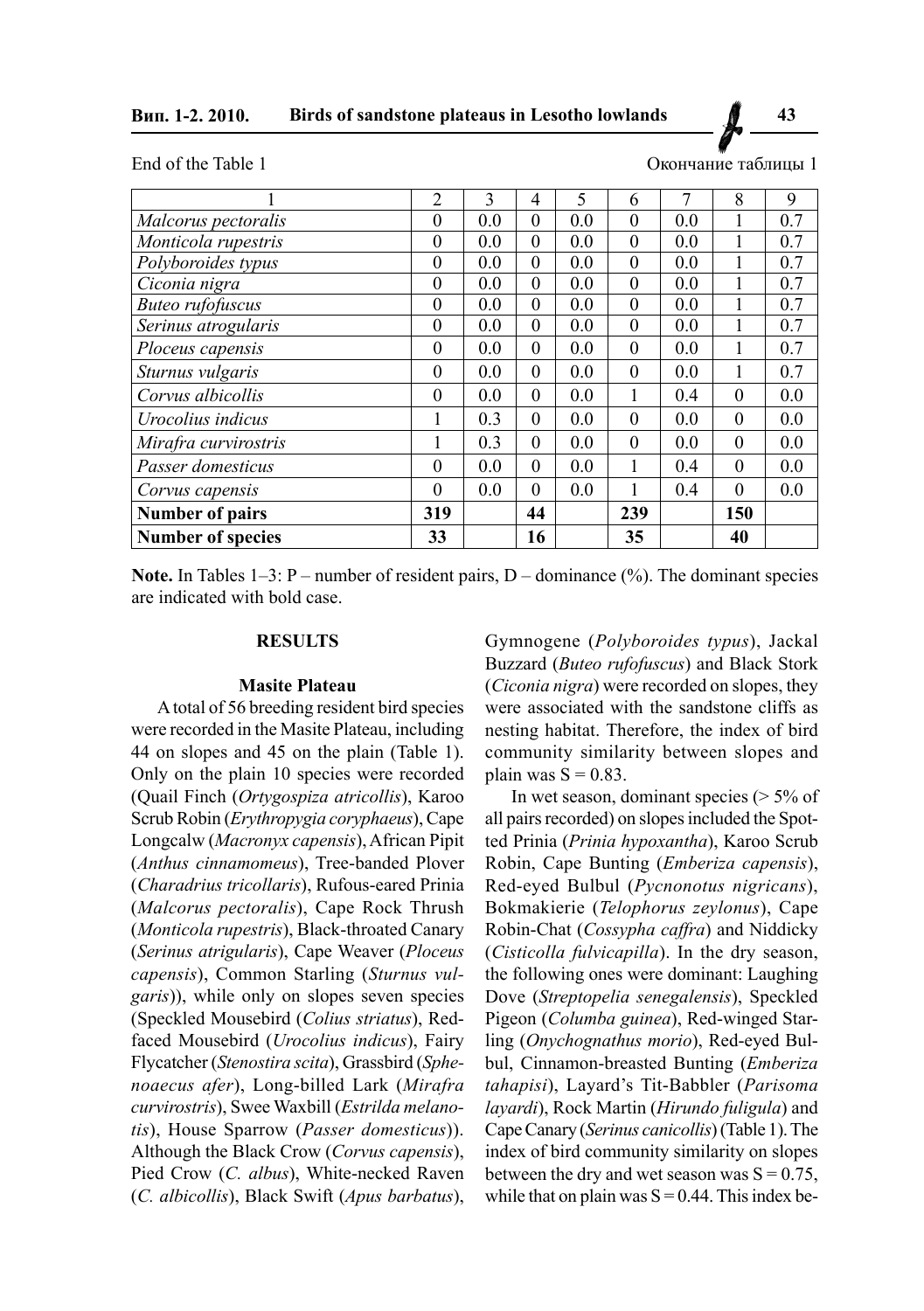**44 G. Kopij Беркут 19.**

Table 2

Bird assemblages in Qeme Plateau during the wet season of 1999/2000 and 2000/2001 Население птиц на плато Квеме во влажные сезоны 1999/2000 и 2000/2001 гг.

| Species                   | 1999/2000                 |                  | 2000/2001               |                   |
|---------------------------|---------------------------|------------------|-------------------------|-------------------|
|                           | P                         | D                | P                       | D                 |
| 1                         | $\overline{2}$            | 3                | 4                       | 5                 |
| Columba guinea            | 37                        | 9.6              | 121                     | $\overline{29.4}$ |
| Serinus canicollis        | 39                        | 10.1             | 22                      | 5.3               |
| Prinia hypoxantha         | 24                        | 6.2              | 16                      | 3.9               |
| Emberiza capensis         | 24                        | 6.2              | 12                      | $\overline{2.9}$  |
| Streptopelia senegalensis | 26                        | 6.7              | 8                       | 1.9               |
| Onychognathus morio       | 13                        | 3.4              | 20                      | 4.9               |
| Cossypha caffra           | 16                        | 4.1              | 15                      | 3.6               |
| Zosterops pallidus        | 17                        | $\overline{4.4}$ | 11                      | 2.7               |
| Erythropygia coryphaeus   | $\overline{19}$           | 4.9              | 9                       | 22                |
| Cisticola subruficapilla  | 10                        | 2.6              | 16                      | 3.9               |
| Passer domesticus         | 6                         | 1.6              | $\overline{15}$         | $\overline{3.6}$  |
| Nectarinia famosa         | $\overline{8}$            | $\overline{2.1}$ | $\overline{10}$         | 2.4               |
| Pycnonotis nigricans      | 11                        | 2.8              | 5                       | 12                |
| Telophorus zeylonus       | 11                        | 2.8              | $\overline{4}$          | 1.0               |
| Spreo bicolor             | 3                         | 0.8              | 12                      | 2.9               |
| Colius striatus           | 4                         | 1.0              | 8                       | 1.9               |
| Passer griseus            | $\overline{5}$            | 1.3              | $\overline{7}$          | 1.7               |
| Hirundo cucullata         | 6                         | 1.6              | 6                       | 1.5               |
| H. rupestris              | 7                         | 1.8              | 4                       | 1 <sub>0</sub>    |
| Passer melanurus          | $\mathbf{1}$              | 0.3              | 10                      | 2.4               |
| Cisticola lais            | $\overline{8}$            | 2.1              | $\overline{3}$          | 0.7               |
| Anthus crenatus           | 6                         | 1.6              | $\overline{5}$          | 1.2               |
| Serinus atrigularis       | 5                         | 1.3              | 6                       | 1.5               |
| Geocolaptes olivaceus     | 7                         | $\overline{1.8}$ | $\overline{3}$          | 0.7               |
| Apus barbatus             | $\overline{8}$            | $\overline{2.1}$ | $\overline{2}$          | $0.\overline{5}$  |
| Estrilda astrild          | 5                         | 1.3              | 5                       | 1.2               |
| Emberiza tahapisi         | 6                         | 1.6              | $\overline{\mathbf{3}}$ | 0.7               |
| Streptopelia capicola     | 6                         | 1.6              | $\overline{2}$          | 0.5               |
| Serinus gularis           | $\overline{\overline{3}}$ | $\overline{0.8}$ | $\overline{5}$          | $\overline{1.2}$  |
| Lanius collaris           | $\overline{2}$            | 0.5              | $\overline{5}$          | 1.2               |
| Oenanthe monticola        | $\overline{4}$            | 1.0              | $\overline{3}$          | 0.7               |
| Sphenoaecus afer          | $\overline{2}$            | 0.5              | 4                       | 1.0               |
| Parisoma layardi          | $\overline{5}$            | $\overline{1.3}$ | $\mathbf{1}$            | 0.2               |
| Cercomela familiaris      | $\overline{c}$            | 0.5              | 3                       | 0.7               |
| Corvus albus              | $\overline{3}$            | 0.8              | $\overline{2}$          | $\overline{0.5}$  |
| Apus melba                | 5                         | 1.3              | $\boldsymbol{0}$        | 0.0               |
| Corvus capensis           | $\overline{2}$            | $\overline{0.5}$ | $\overline{2}$          | 0.5               |
| Falco tinnunculus         | 1                         | 0.3              | $\overline{3}$          | 0.7               |
| Serinus flaviventris      | 1                         | 0.3              | 3                       | 0.7               |
| Francolinus swainsonii    | $\overline{4}$            | 1.0              | $\boldsymbol{0}$        | 0.0               |
| Motacilla capensis        | $\overline{2}$            | $\overline{0.5}$ | $\overline{2}$          | $\overline{0.5}$  |
| Tracholaema leucomelas    | $\overline{2}$            | 0.5              | 1                       | 0.2               |
| Geronticus calvus         | $\overline{2}$            | 0.5              | $\mathbf{1}$            | 0.2               |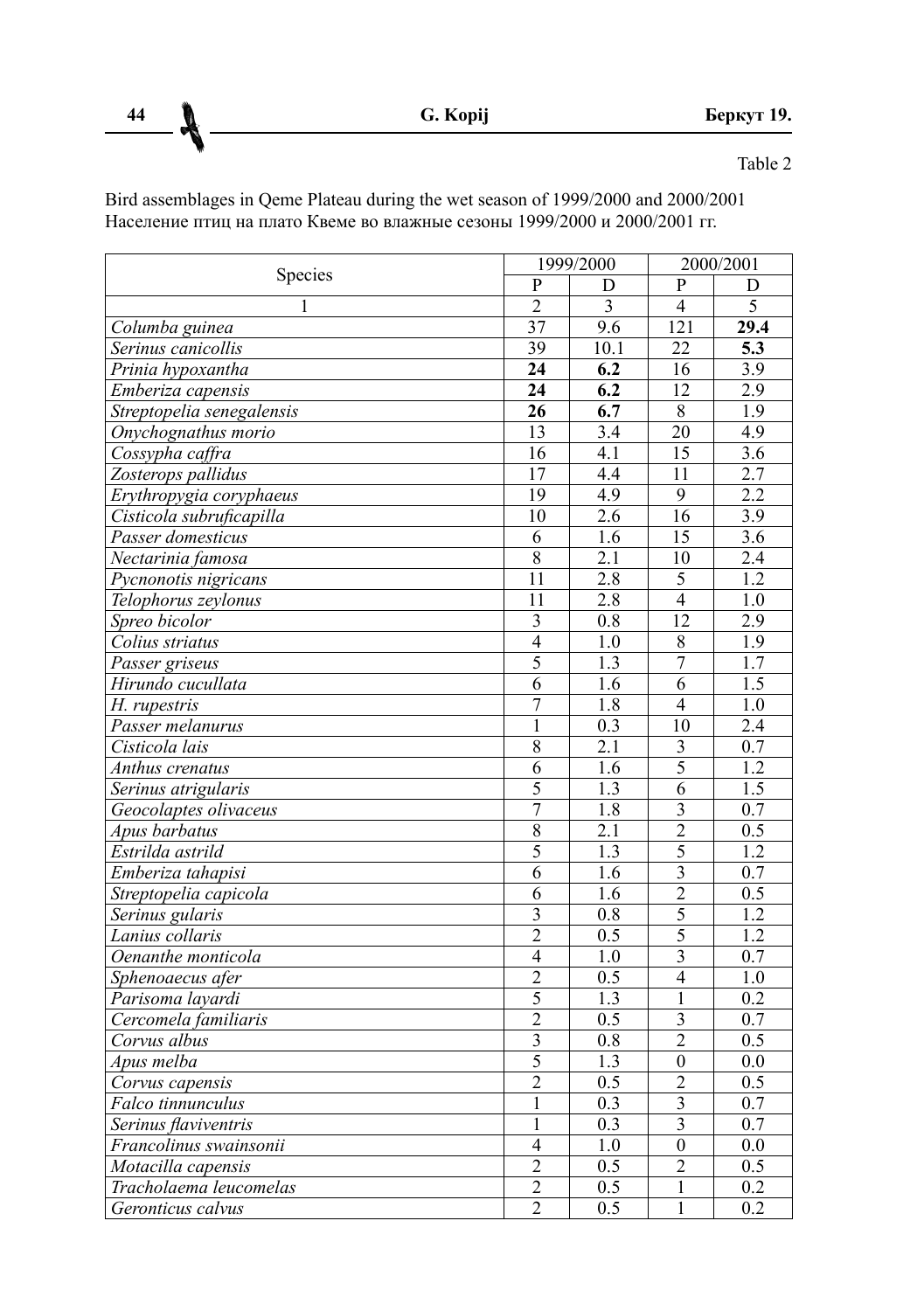| End of the Table 2 |  |  |  |
|--------------------|--|--|--|
|                    |  |  |  |

Окончание таблицы 2

|                                | $\overline{2}$ | 3     | 4              | 5     |
|--------------------------------|----------------|-------|----------------|-------|
| Ploceus velatus                |                | 0.3   | 2              | 0.5   |
| Batis capensis                 |                | 0.3   | $\overline{2}$ | 0.5   |
| Corvus albicollis              |                | 0.3   |                | 0.2   |
| Serinus albogularis            |                | 0.3   | 1              | 0.2   |
| Sigelus silens                 | $\theta$       | 0.0   | $\mathfrak{D}$ | 0.5   |
| Ciconia nigra                  | $\theta$       | 0.0   |                | 0.2   |
| Falco biarmicus                | $\theta$       | 0.0   |                | 0.2   |
| Numida meleagris               |                | 0.3   | $\theta$       | 0.0   |
| Turdus olivaceus               |                | 0.3   | $\theta$       | 0.0   |
| Polyboroides typhus            |                | 0.3   | $\theta$       | 0.0   |
| Gypaetus barbatus              |                | 0.3   | $\Omega$       | 0.0   |
| Stenostira scita               | $\theta$       | 0.0   |                | 0.2   |
| Hirundo albigularis            | $\Omega$       | 0.0   |                | 0.2   |
| <b>Buteo</b> rufofuscus        | $\theta$       | 0.0   |                | 0.2   |
| Bostrychia hagedash            | $\theta$       | 0.0   |                | 0.2   |
| Scopus umbretta                | $\theta$       | 0.0   |                | 0.2   |
| Oena capensis                  | $\Omega$       | 0.0   |                | 0.2   |
| Monticola rupestris            | $\Omega$       | 0.0   |                | 0.2   |
| Total number of pairs recorded | 386            | 100.0 | 412            | 100.0 |

tween bird community (both on slopes and on the plain) in dry and wet season was  $S = 0.76$ .

#### **Qeme Plateau**

Among 61 species recorded in 1999 and 2000 summers (Table 2), in both years the Speckled Pigeon and Cape Canary were dominants, while in 2000/2001 the following other belonged to the group: Cape Bunting, Spotted Prinia and Laughing Dove. However, the general proportion of dominants was much the same in both seasons compared (38.8% against 34.7%).

Other common species in both years were: Red-winged Starling, Cape Robin-Chat, Cape White-eye (*Zosterops pallidus*), Karoo Scrub Robin, Neddicky, Malachite Sunbird (*Nectarinia famosa*), Red-eyed Bulbul, Bokmakierie, Rock Pipit (*Anthus crenatus*), Ground Woodpecker (*Geocolaptes olivaceus*), Grassbird and Layard's Tit-Babbler. Among rare and endangered species were the Southern Bald Ibis (*Geronticus calvus*) and Black Stork.

In total, 45 species nested both in 1999/2000 and 2000/2001 seasons; only in 1999/2000 – 51 species, while only in 2000/2001 – 55 species. The index of bird community similarity between the two years compared was therefore calculated at  $S = 0.94$ . The Speckled Pigeon was much commoner in 2001/2002 than in 1999/2000, while the reverse is true in respect to doves. Canaries as a group were commoner in 1999/2000 than in 2000/2001.

#### **Qoatsaneng Plateau**

A total of 166 breeding pairs represented by 40 species have been recorded (Table 3). Dominant species were represented by the Neddicky, Laughing Dove, Cape White-eye, Red-eyed Bulbul, Southern Masked Weaver (*Ploceus velatus*), Spotted Prinia and Cape Turtle-Dove (*Streptopelia capicola*). Together these species composed 57% of all breeding pairs recorded. Nine species (including three pairs of the Common Starling, two pairs of the Greater Striped Swallow (*Hirundo cucculata*) and all the species with 0.5 pairs in Table 1) had nests located outside the study area, but parts of their territories were located within the Qoatsaneng Plateau.

Eight non-breeding species were also recorded during the study period, namely three summer visitors, i.e. the Spotted Flycatcher (*Muscicapa striata*), Lesser Kestrel (*Falco*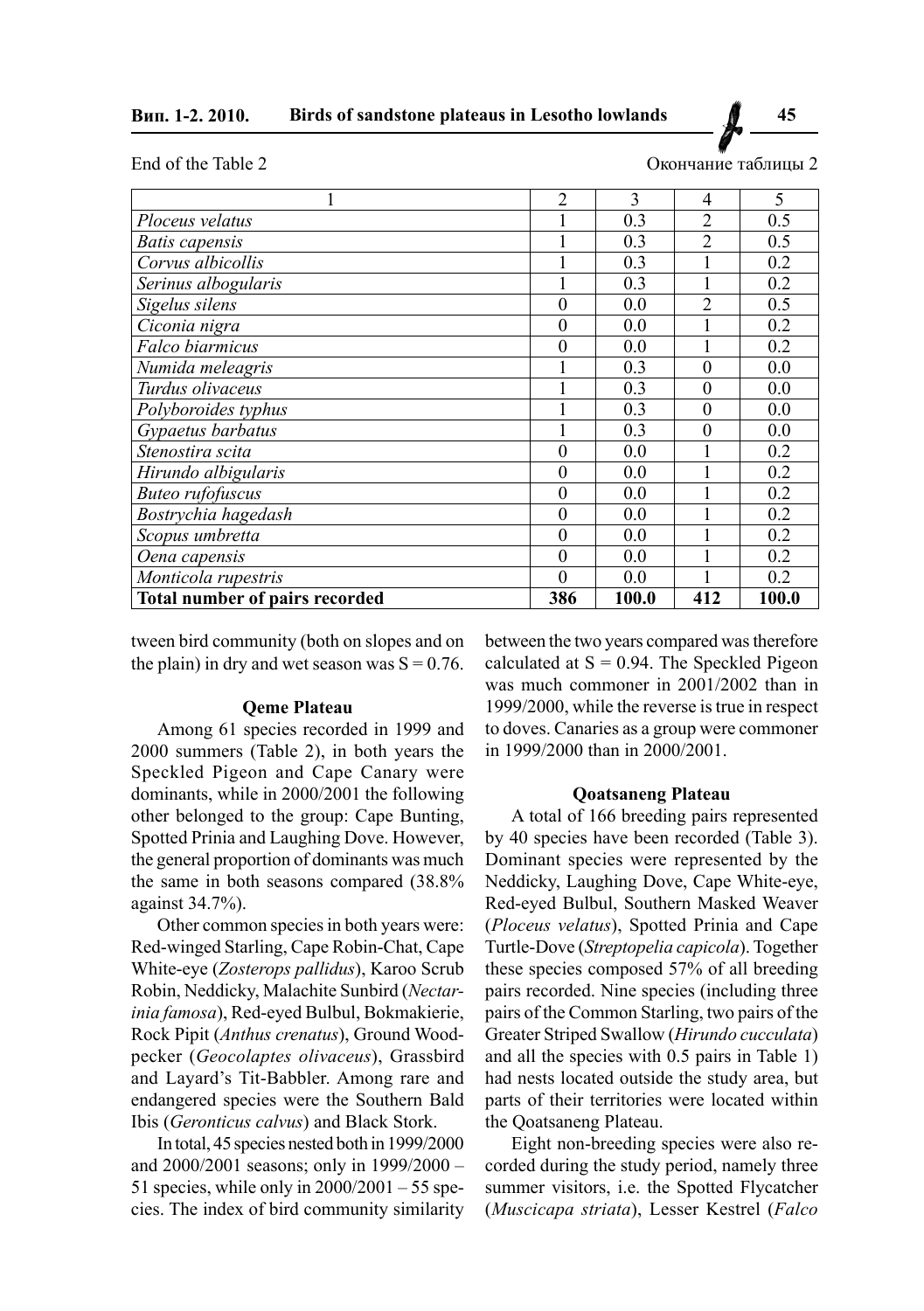Table 3

Breeding bird community of the Qoatsaneng Plateau in austral summer 2000/2001 Население птиц плато Коатсаненг южным летом 2000/2001 гг.

| Species                   | Pairs            | Dominance        |
|---------------------------|------------------|------------------|
| Cisticola ruficapilla     | 24               | 14.5             |
| Streptopelia senegalensis | 15               | 9.1              |
| Zosterops pallidus        | 15               | 9.1              |
| Pycnonotis nigricans      | 11               | 6.7              |
| Ploceus velatus           | 10               | 6.1              |
| Prinia hypoxantha         | 10               | 6.0              |
| Streptopelia capicola     | 9                | 5.4              |
| Lanius collaris           | 8                | 4.8              |
| Cercotrichas coryphaeus   | $\overline{6}$   | $\overline{3.6}$ |
| Hirundo fuligula          | 5                | 3.0              |
| Serinus canicollis        | $\overline{5}$   | 3.0              |
| Columba guinea            | $\overline{4}$   | 2.4              |
| Urocolius indicus         | $\overline{4}$   | $\overline{2.4}$ |
| Onychognathus morio       | $\overline{4}$   | $\overline{2.4}$ |
| Turdus olivaceus          | $\overline{4}$   | 2.4              |
| Colius striatus           | $\overline{3}$   | $\overline{1}.8$ |
| Scleroptila swainsonii    | $\overline{2}$   | $\overline{1.2}$ |
| S. semitorquata           | $\overline{2}$   | $\overline{1.2}$ |
| Telophorus zeylonus       | $\overline{2}$   | $\overline{1.2}$ |
| Spreo bicolor             | $\frac{2}{2}$    | 1.2              |
| Anthus cinnamomeus        |                  | $\overline{1.2}$ |
| Emberiza tahapisi         | $\overline{2}$   | 1.2              |
| Cercomela familiaris      | $\overline{2}$   | $\overline{1.2}$ |
| Sturnus vulgaris          | $\overline{1.5}$ | 0.9              |
| Bostrychia hagedash       | $\mathbf{1}$     | 0.6              |
| Upupa africana            | $\mathbf{1}$     | 0.6              |
| Trachyphonus vaillantii   | $\mathbf{1}$     | 0.6              |
| Calandrella cinerea       | $\mathbf{1}$     | 0.6              |
| Geocolaptes olivaceus     | 1                | 0.6              |
| Hirundo cucullata         | $\mathbf{1}$     | 0.6              |
| Serinus albogularis       | $\mathbf{1}$     | 0.6              |
| S. atrogularis            | $\mathbf{1}$     | 0.6              |
| Emberiza capensis         | 1                | 0.6              |
| Passer diffusus           | $\mathbf{1}$     | 0.6              |
| Cuculus solitarius        | 0.5              | 0.3              |
| Chrysococcyx caprius      | 0.5              | 0.3              |
| Lybius leucomelas         | 0.5              | 0.3              |
| Oenanthe monticola        | 0.5              | 0.3              |
| Lamprotornis nitens       | 0.5              | 0.3              |
| Acridotheres tristis      | 0.5              | 0.3              |
| <b>Total</b>              | 165.5            | 100.0            |

*naumanni*)*,* Amur Falcon (*F. amurensis*) and five regular visitors from the neighbouring breeding areas, i.e. the Blackshouldered Kite (*Elanus careruleus*)*,*  Black Swift*,* Little Swift (*Apus affinis*)*,* Alpine Swift(*Tachymarptis melba*)*,* Lanner Falcon (*Falco biarmicus*) and Cattle Egret (*Bubulcus ibis*).

There are some data on birds of the Qoatsaneng Plateau from previous years. In 1996, the Natal Spurfowl (*Pternistis natalensis*) and Rufous-chested Sparrowhawk (*Accipiter rufiventris*) were also recorded in the Qoatsaneng Plateau as visitors (Kopij, 2000; D. Ambrose, pers. com.). The Cinnamon-breasted Buntings and African Hoopoes (*Upupa africanus*) nested on the plateau also during the years 1996–1999. On other hand, the Fairy Flycatcher, suspected to breed during the years 1996–1999 (Kopij, 2000), was not recorded in 2000/2001 summer. During the years 1996–1999. only single pairs of the Karoo Scrub Robin were suspected to breed on the hill, the 2001 survey revealed that it is actually a common breeding resident on the Qoatsaneng Plateau and probably on the neighbouring Qoaling Plateau. Till 1999, the African Pipit, Red-capped Lark (*Calandrella cinerea*), Cape Bunting and Mountain Chat (*Oenanthe monticola*) were regarded as vagrants or visitors to Maseru (Kopij, 2000). In 2000/2001 summer single breeding pairs were recorded in the Qoatsaneng Plateau.

# **DISCUSSION**

The number of pairs recorded in each transects should be treated as a minimal number of actually resident (breeding) pairs. The real number is probably much underestimated in the case of silent and elusive, more secretive and less mobile species. It can be expected, therefore, that the numbers the Layard's Tit-Babbler, Fairly Flycatcher or Fiscal Flycatcher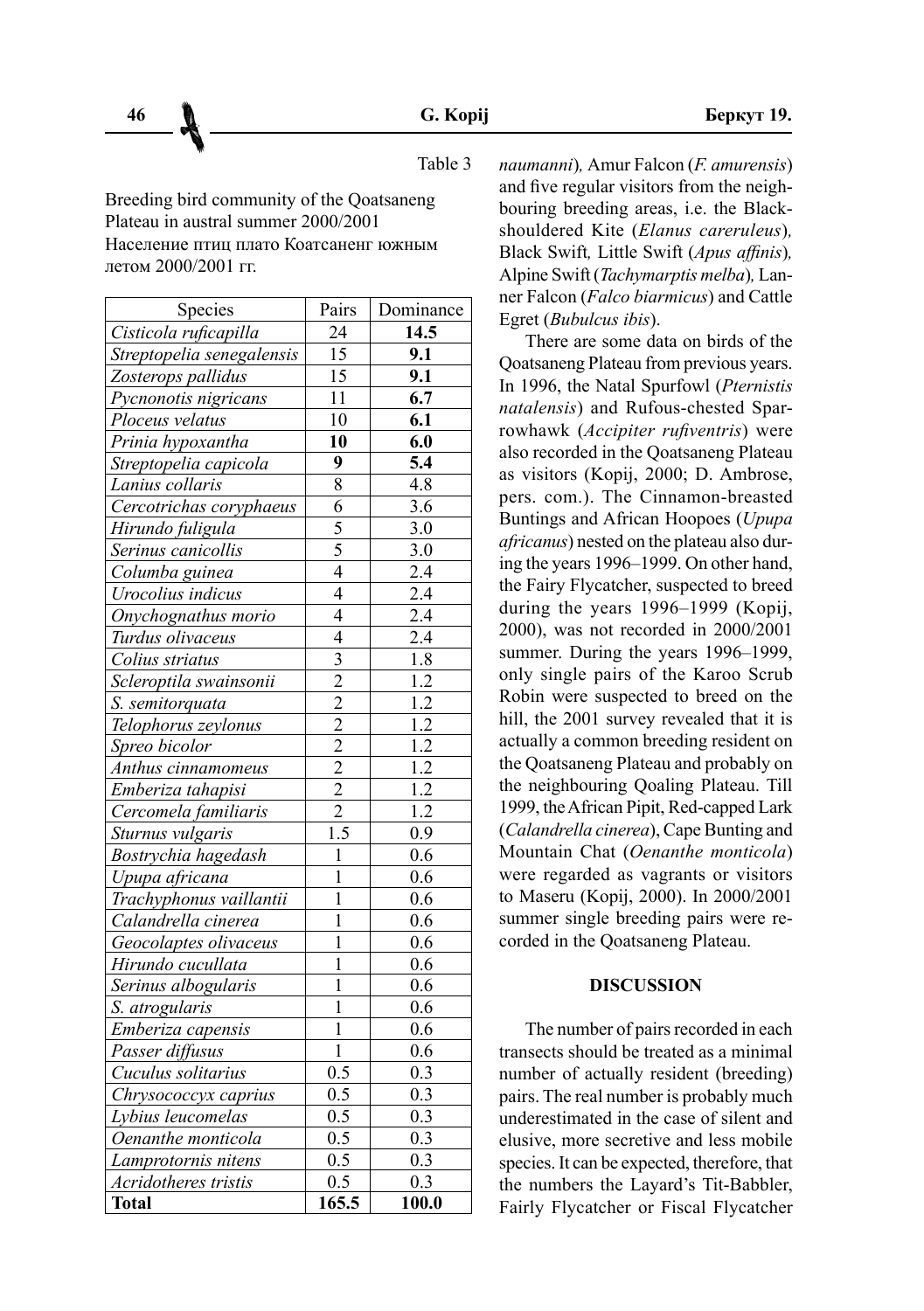Table 4

Estimated number of resident (breeding) pairs of selected bird species in the Masite, Qeme and Qoatsaneng Plateaus during the years 1999–2001

Оценка численности некоторых гнездящихся видов птиц на трех плато в 1999–2001 гг.

| Species                 | <b>Status</b>           | Masite    | Qeme                | Qoatsaneng     |
|-------------------------|-------------------------|-----------|---------------------|----------------|
| Ciconia nigra           | R                       |           |                     |                |
| Geronticus calvus       | $\mathbf R$             |           | $\overline{2}$      |                |
| Bostrychia hagedash     |                         |           |                     | 1              |
| Scopus umbretta         |                         |           |                     |                |
| Polyboroides typhus     | $\mathbf R$             |           |                     |                |
| <b>Buteo</b> rufofuscus |                         |           |                     |                |
| Falco biarmicus         |                         |           |                     |                |
| F. tinnunculus          |                         | $2 - 3$   | $3 - 5$             |                |
| Numida meleagris        | R                       | $5 - 8$   | $1 - 3$             |                |
| Francolinus africanus   |                         | $3 - 6$   |                     |                |
| F. swainsonii           | $\mathbf R$             | $3 - 5$   |                     | $\overline{2}$ |
| Charadrius tricollaris  |                         |           |                     |                |
| Oena capensis           |                         |           | 1                   |                |
| Tracholaema leucomelas  | $\mathbf R$             | $5 - 7$   | $2 - 4$             | $0 - 1$        |
| Geocolaptes olivaceus   |                         | $6 - 9$   | $7 - 12$            |                |
| Malcorus pectoralis     | R                       | $1 - 2$   |                     |                |
| Cossypha caffra         |                         | $20 - 30$ | $15 - 40$           |                |
| Erythropygia coryphaeus | R                       | $30 - 50$ | $20 - 40$           | $4 - 7$        |
| Parisoma layardi        | R                       | $20 - 30$ | $5 - 20$            |                |
| Telophorus zeylonus     |                         | $10 - 15$ | $10 - 13$           | $\overline{2}$ |
| Corvus albicollis       | R                       |           |                     |                |
| C. albus                | $\overline{\mathsf{R}}$ | $1 - 2$   | $2 - 3$             |                |
| C. capensis             |                         | $-2$      | $2 - 4$             |                |
| Estrilda melanotis      | $\mathbf R$             | $-2$      |                     |                |
| Serinus albogularis     | R                       | $5 - 10$  | $1 - 3$             | 1              |
| S. atrogularis          |                         | $1 - 3$   | $\overline{5} - 10$ |                |

**Note.** Status: R – rare in Lesotho.

(*Sigelus silens*) are in fact much higher. Numbers may only be slightly underestimated for species such as the Bokmakierie, Cape Robin-Chat, Red-eyed Bulbul, Southern Masked Weaver or Malachite Sunbird.

To date, the Swee Waxbill, Streaky-headed Seedeater (*Serinus gularis*), Yellow Canary (*S. flaviventris*), Layard's Tit-Babbler, Fairy Flycatcher, Pied Barbet (*Tracholaema leucomelas*), Red-faced Mousebird, Pied Crow and White-necked Raven were regarded as rare in Lesotho lowlands (Osborne, Tigar 1990; Bonde, 1993). It appears, however, that in the bushy vegetation around plateaus in the low-

lands they are relatively common. As they are, probably, also in the bushy vegetation along the sandstone-cliffs on the borderline between the lowlands and the foothills. The Karoo Scrub Robin, which proved to be a dominant species in the bushy vegetation around the plateaus, was before virtually unknown as breeding species in Lesotho (Osborne, Tigar 1990). The breeding localities of the Rufouseared Warbler at Masite Plateau and Cape Batis at the Qeme Plateau are the only known sites of these species in this country.

Plateaus play an important role in the protection of some bird species in the Lesotho